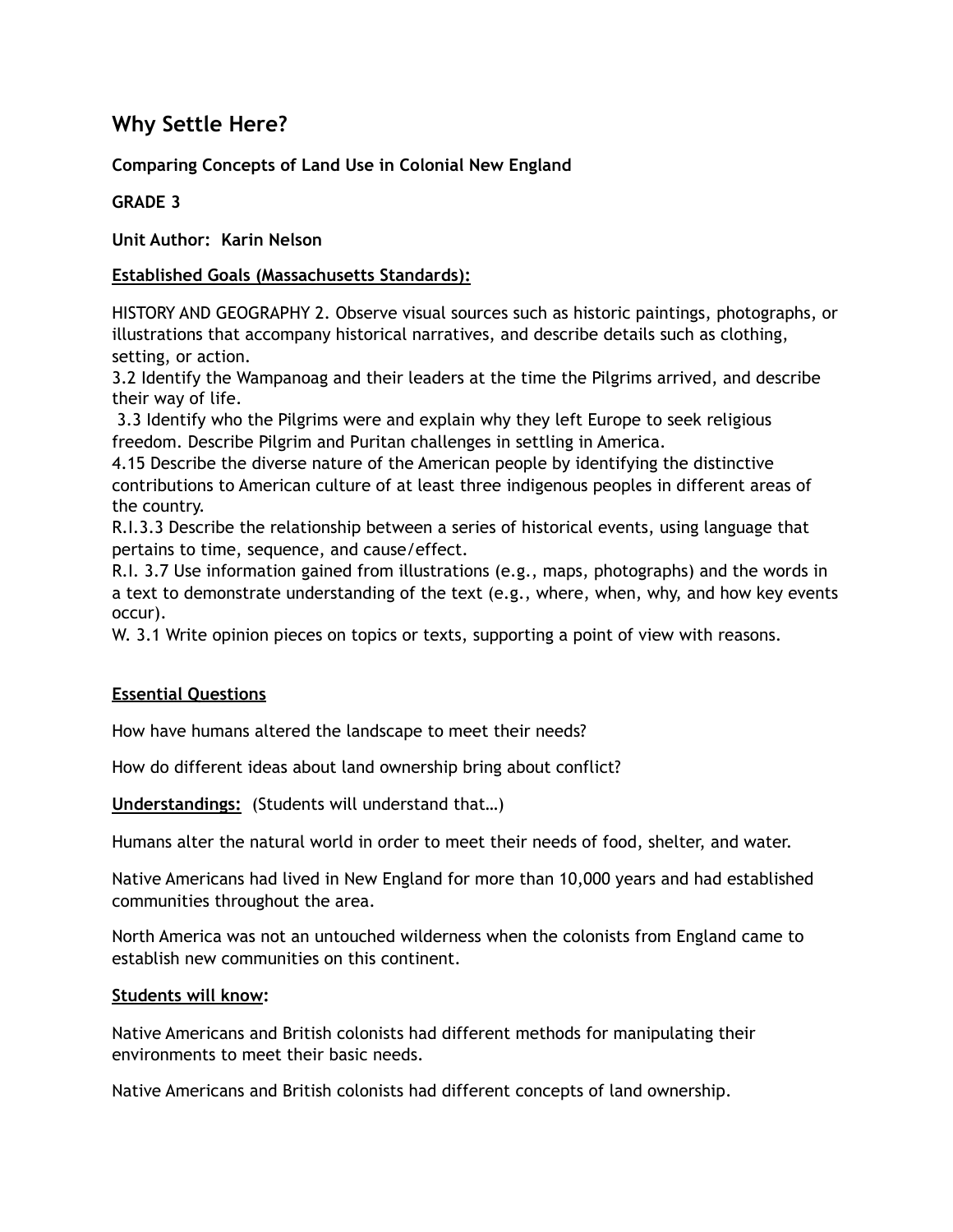### **Students will be able to:**

Identify that European colonists and Native tribes had different views about how to use the resources of New England.

The way in which the landscape was changed by the colonist was different than the landscape changes brought about by the different tribes living in New England.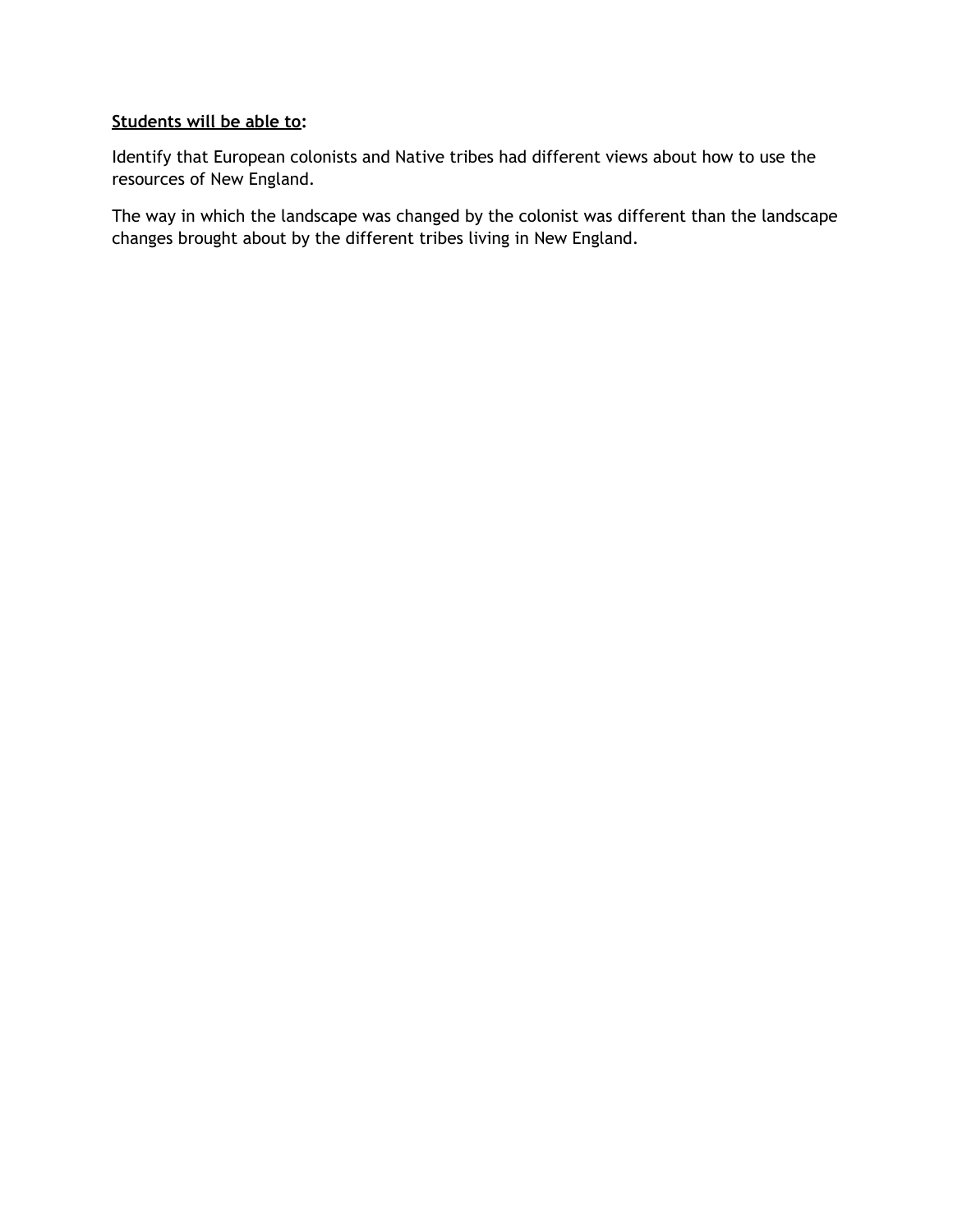### **Lesson Plan**

#### **Activity One:**

*Students will compare images of Pocumtuck and Wampanoag villages with images of the Deerfield farming community. They will describe the differences between Native Americans' use of the land and colonists' use of the land.* 

1. Explain that the class will be looking at different images of the earliest settlements in Massachusetts. Students will be looking at images of both Pocumtuck and Wampanoag landscapes that show what their land might have looked like before the Pilgrims and Puritans came to New England. Students will also examine images of the early European settlement of Deerfield, located where the Pocumtuck people originally lived, and discuss the differences between the landscapes.

2. Introduce the first image of Pocumtuck and ask students to describe what they notice about this image. Record their observations on chart paper. Explain that students will break into small groups to look at the remaining images. They will describe how they see the land being used and identify the particular resources being used in each image. One student in each group will be a note taker and will write down the group's ideas. Students will meet back in the whole group to discuss their observations.

Image One: Depiction of Pocumtuck, 1550 <http://1704.deerfield.history.museum/maps/landscapes.html>

Image Two: Wampanoag Village [http://images.gseonline.us/?attachment\\_id=1918](http://images.gseonline.us/?attachment_id=1918)

Image Three: Founding a Permanent English Settlement at Deerfield, 1682 <http://1704.deerfield.history.museum/scenes/nsscenes/founding.do?title=foundDeerfield>

Image Four: Deerfield, circa 1700 <http://1704.deerfield.history.museum/maps/landscapes.html>

3. Whole Group Share: Using a T chart the teacher will record student observations about the difference between the Pocumtuck and Wampanoag landscapes and the Deerfield landscapes.

#### **Guiding Questions:**

How are the images different and the same?

What can you say about how the Pocumtuck and Wampanoag might have lived on this land?

What do you think English colonists thought when they saw this place?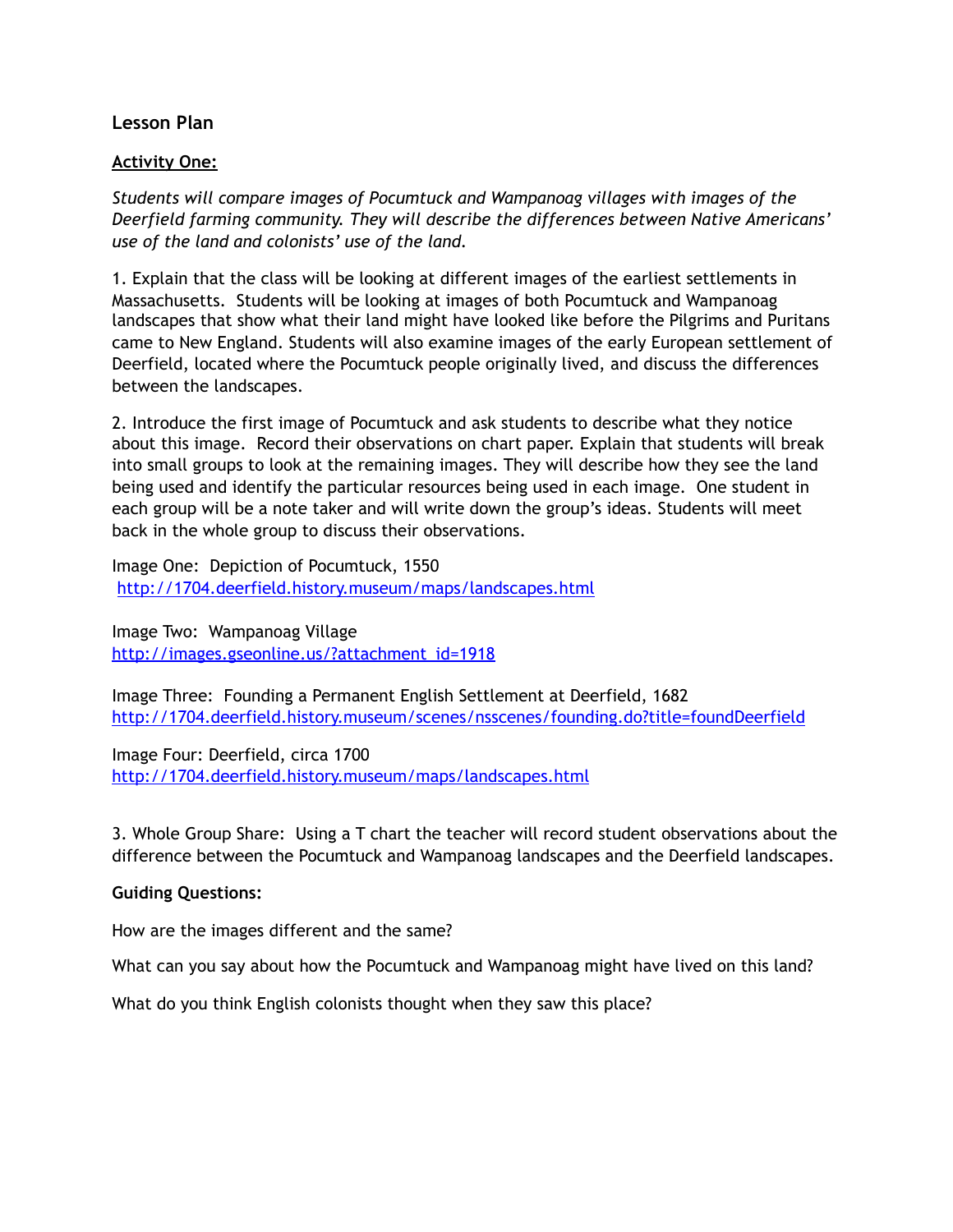### **Activity Two:**

*Using maps of the New England area students will identify the regions that show the greatest settlement by British and French colonists and identify the resources that make those areas desirable for settlement.* 

1. Introduce the maps from Kevin Sweeny, author of *Captors and Captives*. (See attachment for file\_containing maps to project on screen).

 Review the color codes for both French and English settlements. Have student hypothesize why the colonists located the settlements in those particular areas. Record ideas on chart paper.



## **Guiding Questions:**

Why are the British settlements along the coast of New England?

Why do you see some red dots heading north in a line (up the Hudson River)?

Why is there little settlement in the land away from the coast?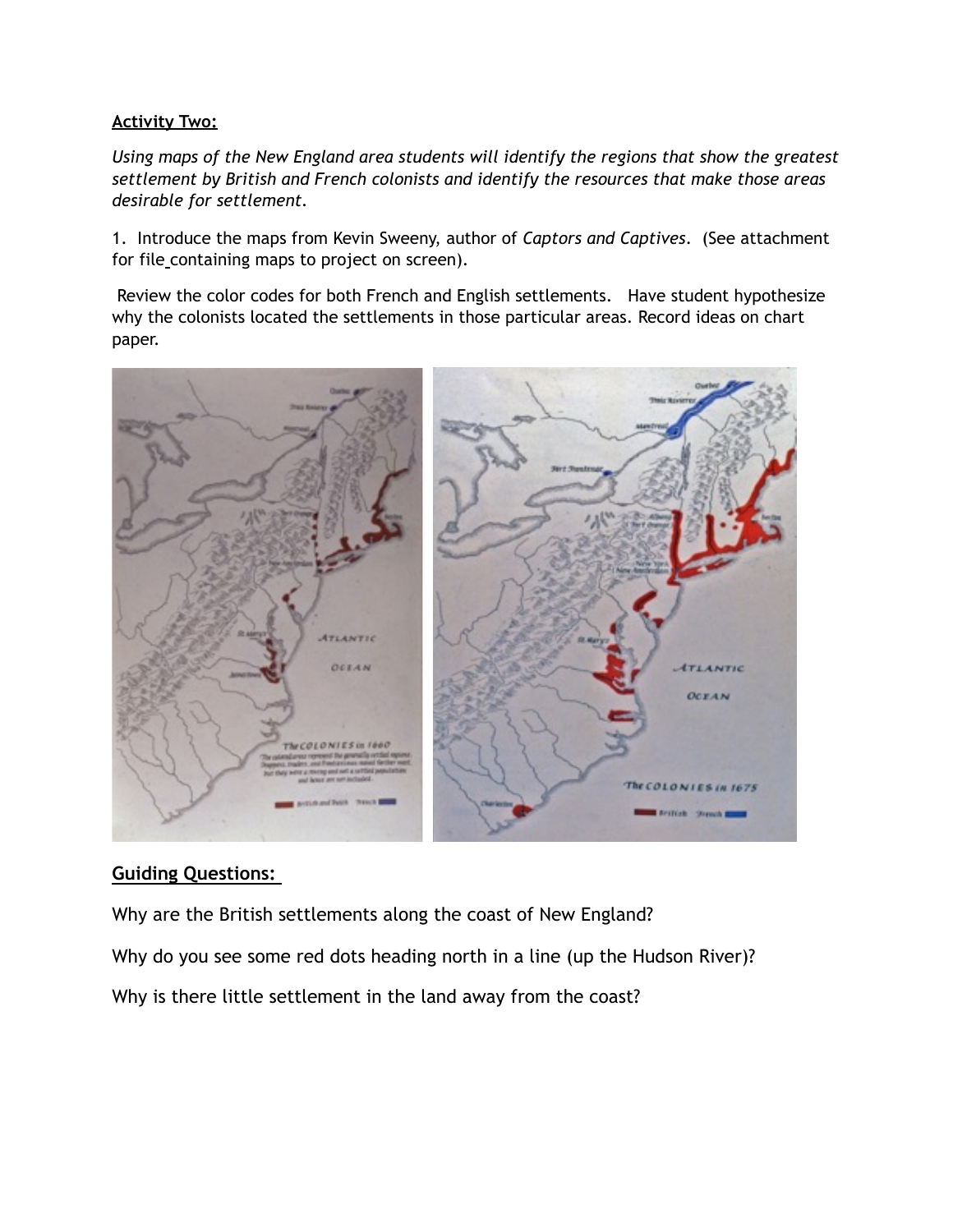2. Students examine the map of the different New England tribes. They brainstorm possible consequences for tribes living in the areas where colonists were settling. Chart student ideas.

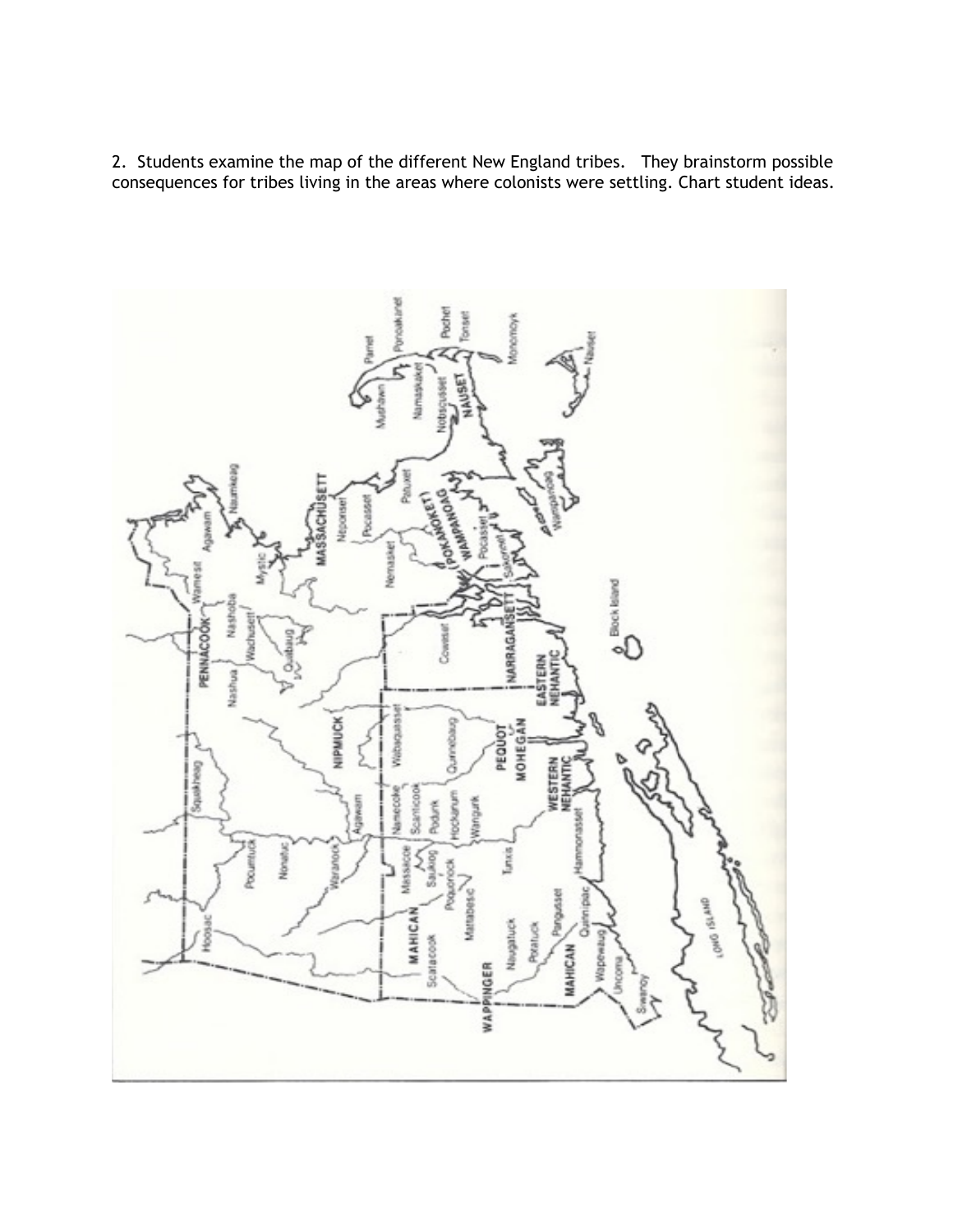**Map Source: http://drbenjaminchurchjr.blogspot.com/2011/10/natives-of-new-england-1675.htm** 

#### **Activity Three:**

*Using quotes from primary sources students will compare the differences between an English colonial leader's and a Narragansett sachem's views about the land and its resources.* 

1. Project the following quote up on the screen. Have students fill in handout- what I noticed; what I wonder about; what I think this means.

Adapted from John Winthrop's Reasons for the Plantation in New England, 1628

".... As for the Natives in New England, they enclose no Land, neither have any settled habitation, nor any tame cattle to improve the Land by, and so have no other but a natural right to those Countries. So as if we leave them sufficient for their use, we may lawfully take the rest, there being more then enough for them and for us."

### **Guiding Questions**

Is this a good justification for the colonists to settle in New England?

Do the Wampanoag and Pocumtuck people really not use their land?

 Do you have to purchase land in order to own it? Do the Wampanoag and Pocumtuck people own the land?

Is there really enough land for everyone?

What if there isn't enough land and resources?